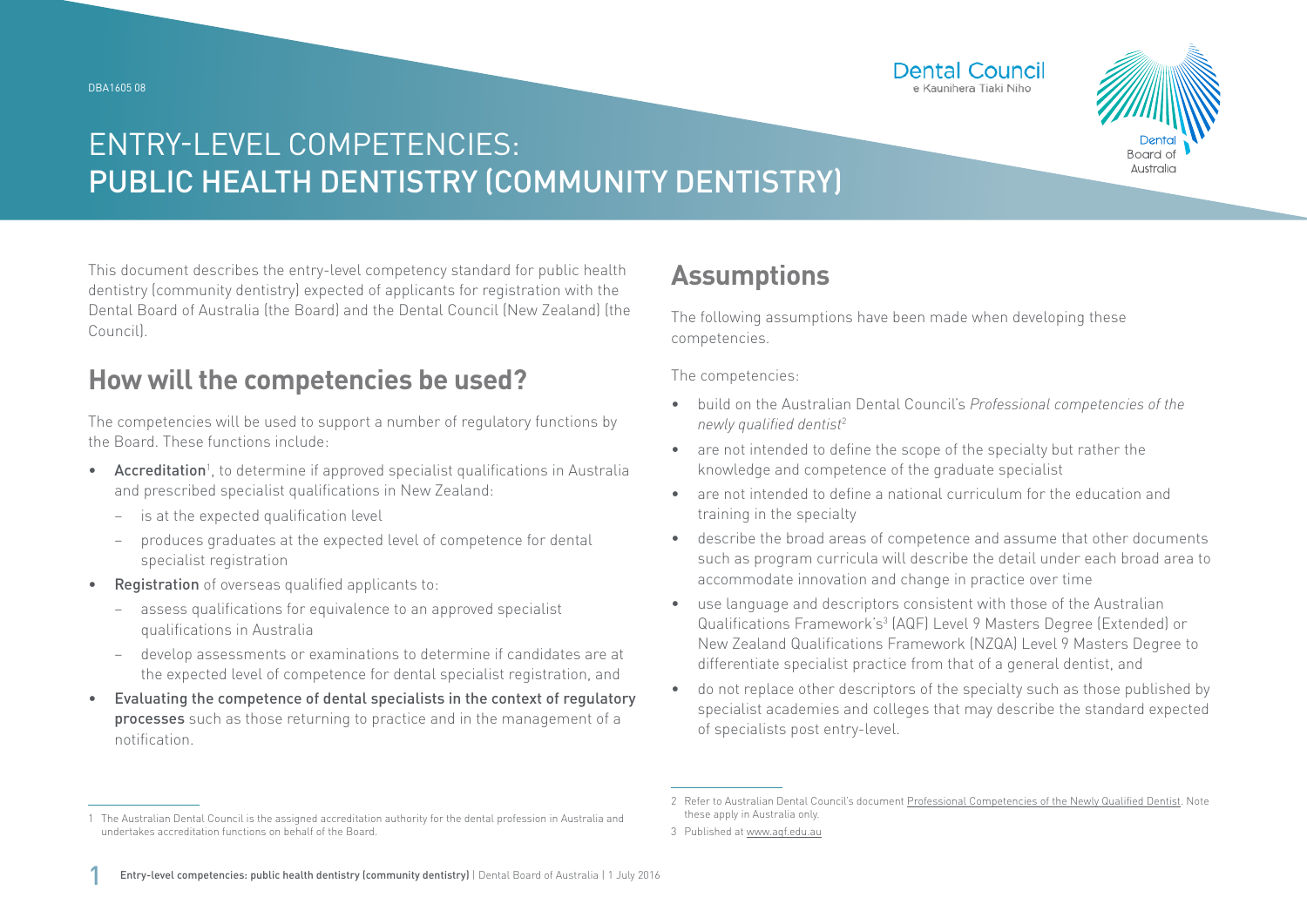### **How to read the competencies**

The competencies should be read:

- with an understanding of how they are to be used, and
- in the context of how they are relevant to the particular specialty this will mean that competencies generic to all specialties may be demonstrated differently in each specialty.

© AUSTRALIAN HEALTH PRACTITIONER REGULATION AGENCY and DENTAL BOARD OF AUSTRALIA, 2016

This publication may be copied, transmitted and distributed for educational or research purposes

## **Definition**

#### **Australia**

Dental Board of Australia *List of approved specialties*<sup>4</sup> .

Public Health Dentistry is defined as:

4 Published at [www.dentalboard.gov.au/Registration-Standards](http://www.dentalboard.gov.au/Registration-Standards.aspx)

*The branch of dentistry that is concerned with oral health education of the public, applied dental research and administration of dental care programs including prevention and control of oral diseases on a community basis.*

#### **New Zealand**

The *Health Practitioners Competence Assurance Act* (the Act) describes a scope of practice as the health service that a practitioner registered in that scope of practice is permitted to perform, subject to any conditions for the time being imposed by the responsible authority.

The Council publishes a scope of practice as a Notice in the New Zealand Gazette under section 11 of the Act.

The scope of practice for Public Health Dentistry (or Community Dentistry)<sup>5</sup> is described as:

*Dental Public Health (Community) specialists practise in the branch of dentistry that is concerned with the science and art of preventing oral disease, promoting oral health and improving the quality of life through the organised efforts of society.*

*(NB Existing specialists may apply to the Council to retain the previous title if they wish.)*

*Specialist public health (community) dentistry is undertaken by a dental practitioner who possesses additional postgraduate qualifications, training and experience recognised by the Council as appropriate for registration.*

<sup>5</sup> Published at [www.dcnz.org.nz/i-practise-in-new-zealand/dentists-and-dental-specialists/scopes-of-practice](http://www.dcnz.org.nz/i-practise-in-new-zealand/dentists-and-dental-specialists/scopes-of-practice)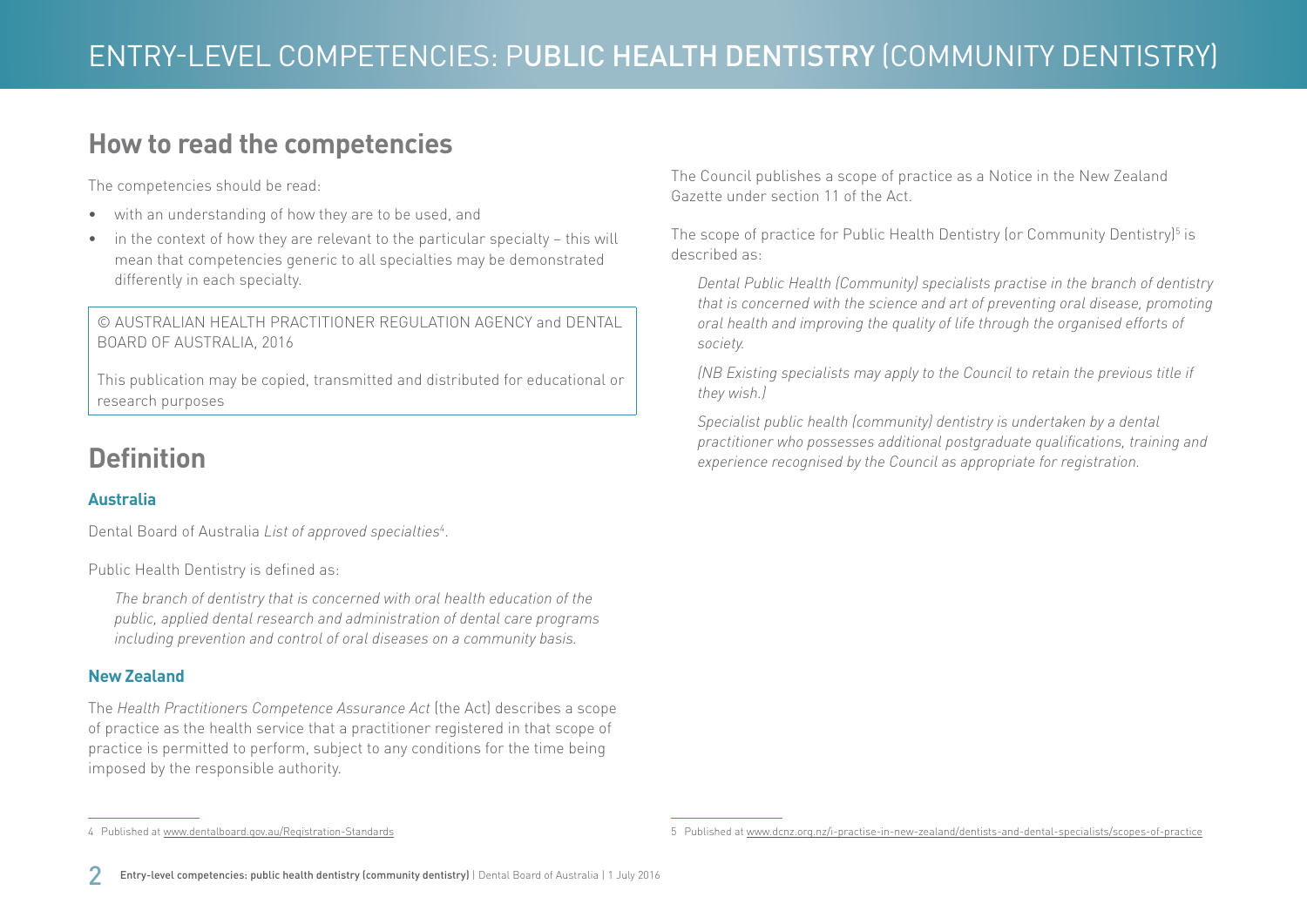| <b>Domain</b>                                                                                                                                                                                                                     | <b>Competencies</b>                                                                                                                                                                                                                                                                                                                                                                                                                                                                                                                                                                                                                                                                                                                                                                                                                                                                                                                                                                                                                                                                                                                                                                                                                                                                                            |
|-----------------------------------------------------------------------------------------------------------------------------------------------------------------------------------------------------------------------------------|----------------------------------------------------------------------------------------------------------------------------------------------------------------------------------------------------------------------------------------------------------------------------------------------------------------------------------------------------------------------------------------------------------------------------------------------------------------------------------------------------------------------------------------------------------------------------------------------------------------------------------------------------------------------------------------------------------------------------------------------------------------------------------------------------------------------------------------------------------------------------------------------------------------------------------------------------------------------------------------------------------------------------------------------------------------------------------------------------------------------------------------------------------------------------------------------------------------------------------------------------------------------------------------------------------------|
| 1. Professionalism                                                                                                                                                                                                                | Generic                                                                                                                                                                                                                                                                                                                                                                                                                                                                                                                                                                                                                                                                                                                                                                                                                                                                                                                                                                                                                                                                                                                                                                                                                                                                                                        |
| On graduation a dental specialist<br>will have the knowledge and<br>skills to demonstrate autonomy,<br>expert judgement, adaptability<br>and responsibility as a<br>practitioner and show leadership<br>in the dental profession. | A graduate specialist is expected to be competent in the following, as relevant to the specialty:<br>recognising the personal limitations and scope of the specialty and knowing when to refer or seek advice appropriately<br>a <sub>x</sub><br>practising with personal and professional integrity, honesty and trustworthiness<br>providing patient-centred care, including selecting and prioritising treatment options that are compassionate and respectful of patients' best<br>interests, dignity and choices and which seek to improve community oral health<br>understanding and applying the moral, cultural, ethical principles and legal responsibilities involved in the provision of specialist dental care<br>d.<br>to individual patients, to communities and populations<br>displaying appropriate professional behaviour and communication towards all members of the dental team and referring health practitioner/s<br>е.<br>understanding and applying legislation including that related to record-keeping<br>demonstrating specialist professional growth and development through research and learning<br>q.<br>supporting the professional development and education for all members of the dental and/or health community, and<br>h.<br>demonstrating leadership in the profession. |
| 2. Communication and social<br><b>skills</b><br>On graduation a dental specialist<br>will be able to interpret and<br>transmit knowledge, skills and<br>ideas to dental and non-dental<br>audiences.                              | Generic<br>A graduate specialist is expected to be competent in the following, as relevant to the specialty:<br>identifying and understanding a patient's, or their parent's, guardian's or carer's expectations, desires and attitudes when planning and<br>а.<br>delivering specialist treatment<br>communicating effectively with patients, their families, relatives and carers in a manner that takes into account factors such as their age,<br>intellectual development, social and cultural background<br>use of technological and telecommunication aids in planning and delivering specialist treatment<br>C.<br>communicating effectively in all forms of health and legal reporting, and<br>d.<br>interpreting and communicating knowledge, skills and ideas.<br>е.                                                                                                                                                                                                                                                                                                                                                                                                                                                                                                                                |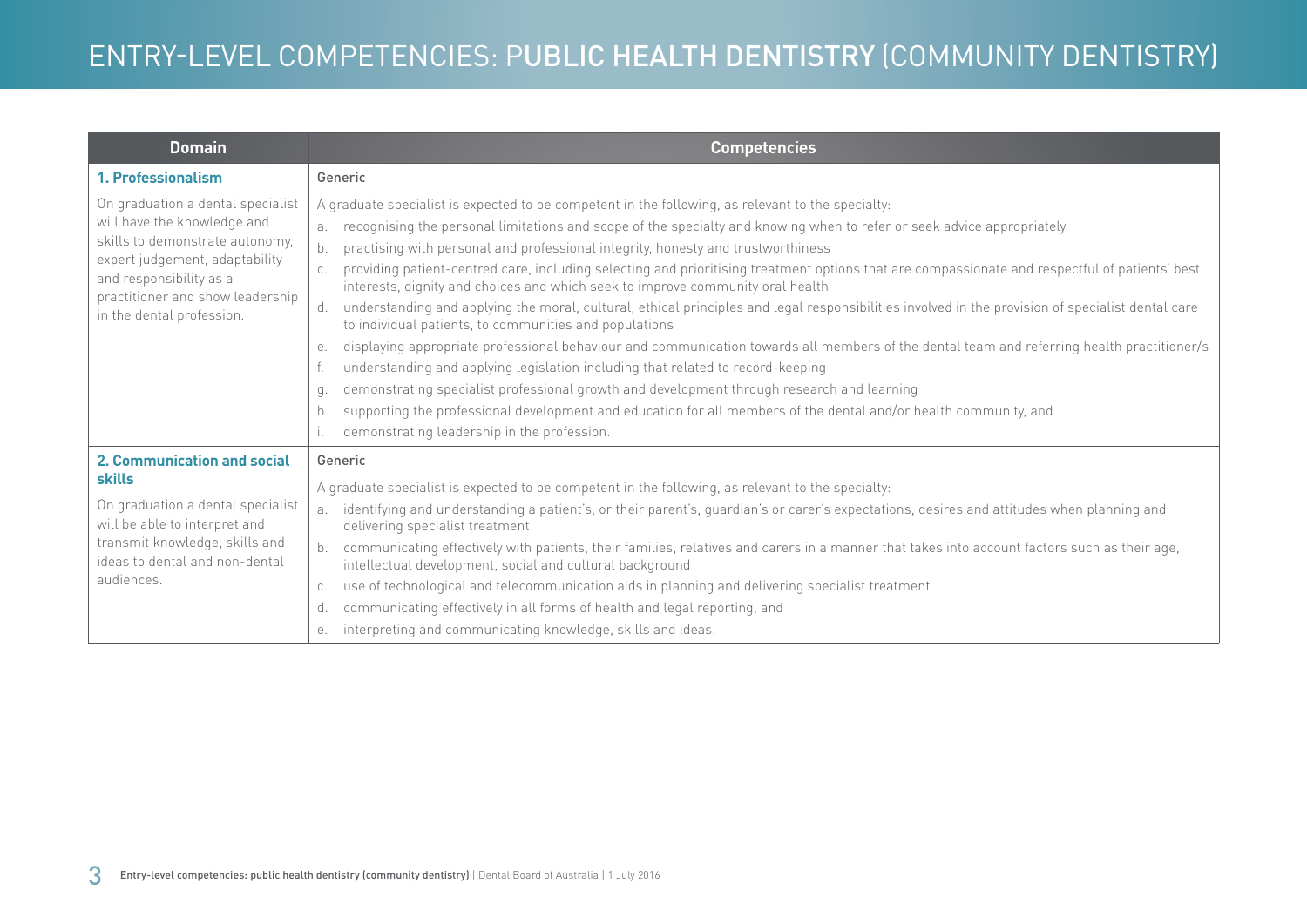| <b>Domain</b>                                                                                                                                                                                                                                                                                                                                                           | <b>Competencies</b>                                                                                                                                                                                                                                                                                                              |
|-------------------------------------------------------------------------------------------------------------------------------------------------------------------------------------------------------------------------------------------------------------------------------------------------------------------------------------------------------------------------|----------------------------------------------------------------------------------------------------------------------------------------------------------------------------------------------------------------------------------------------------------------------------------------------------------------------------------|
| 3. Critical thinking                                                                                                                                                                                                                                                                                                                                                    | Generic                                                                                                                                                                                                                                                                                                                          |
| On graduation a dental specialist<br>will have the expert, specialised<br>cognitive and technical skills in a<br>body of knowledge or practice to<br>independently analyse critically,<br>reflect on and synthesise<br>complex information, problems,<br>concepts and theories and<br>research and apply established<br>theories to a body of knowledge<br>or practice. | A graduate specialist is expected to be competent in the following, as relevant to the specialty:<br>critically evaluating scientific research and literature, products and techniques to inform evidence-based specialist practice, and<br>synthesising complex information, problems, concepts and theories.<br>b <sub>1</sub> |
| <b>4. Scientific and clinical</b><br>knowledge                                                                                                                                                                                                                                                                                                                          | Generic                                                                                                                                                                                                                                                                                                                          |
| On graduation a dental specialist<br>will have a body of knowledge<br>that includes the extended<br>understanding of recent<br>developments in a discipline<br>and its professional practice, as<br>well as knowledge of research<br>principles and methods<br>applicable to the specialty and<br>its professional practice.                                            | A graduate specialist is expected to be competent in the following areas of knowledge, as relevant to the specialty:<br>historical and contemporary literature<br>a.                                                                                                                                                             |
|                                                                                                                                                                                                                                                                                                                                                                         | the scientific basis of dentistry including the relevant biological, medical and psychosocial sciences<br>b.                                                                                                                                                                                                                     |
|                                                                                                                                                                                                                                                                                                                                                                         | development, anatomy, physiology and pathology of hard and soft tissues of the head and neck<br>C.                                                                                                                                                                                                                               |
|                                                                                                                                                                                                                                                                                                                                                                         | the range of investigative, technical and clinical procedures, and<br>d.                                                                                                                                                                                                                                                         |
|                                                                                                                                                                                                                                                                                                                                                                         | management and treatment planning with multidisciplinary engagement for complex cases, including compromised patients.<br>е.                                                                                                                                                                                                     |
|                                                                                                                                                                                                                                                                                                                                                                         | <b>Specific</b>                                                                                                                                                                                                                                                                                                                  |
|                                                                                                                                                                                                                                                                                                                                                                         | A graduate specialist is expected to be competent in the following areas of knowledge, as relevant to the specialty:                                                                                                                                                                                                             |
|                                                                                                                                                                                                                                                                                                                                                                         | the epidemiology of oral health and disease<br>a.                                                                                                                                                                                                                                                                                |
|                                                                                                                                                                                                                                                                                                                                                                         | the principles of oral health service delivery<br>b.                                                                                                                                                                                                                                                                             |
|                                                                                                                                                                                                                                                                                                                                                                         | the principles of public health research oral disease prevention at a population level, and<br>C.                                                                                                                                                                                                                                |
|                                                                                                                                                                                                                                                                                                                                                                         | the analysis of oral health needs and services in community and public health settings.<br>d.                                                                                                                                                                                                                                    |